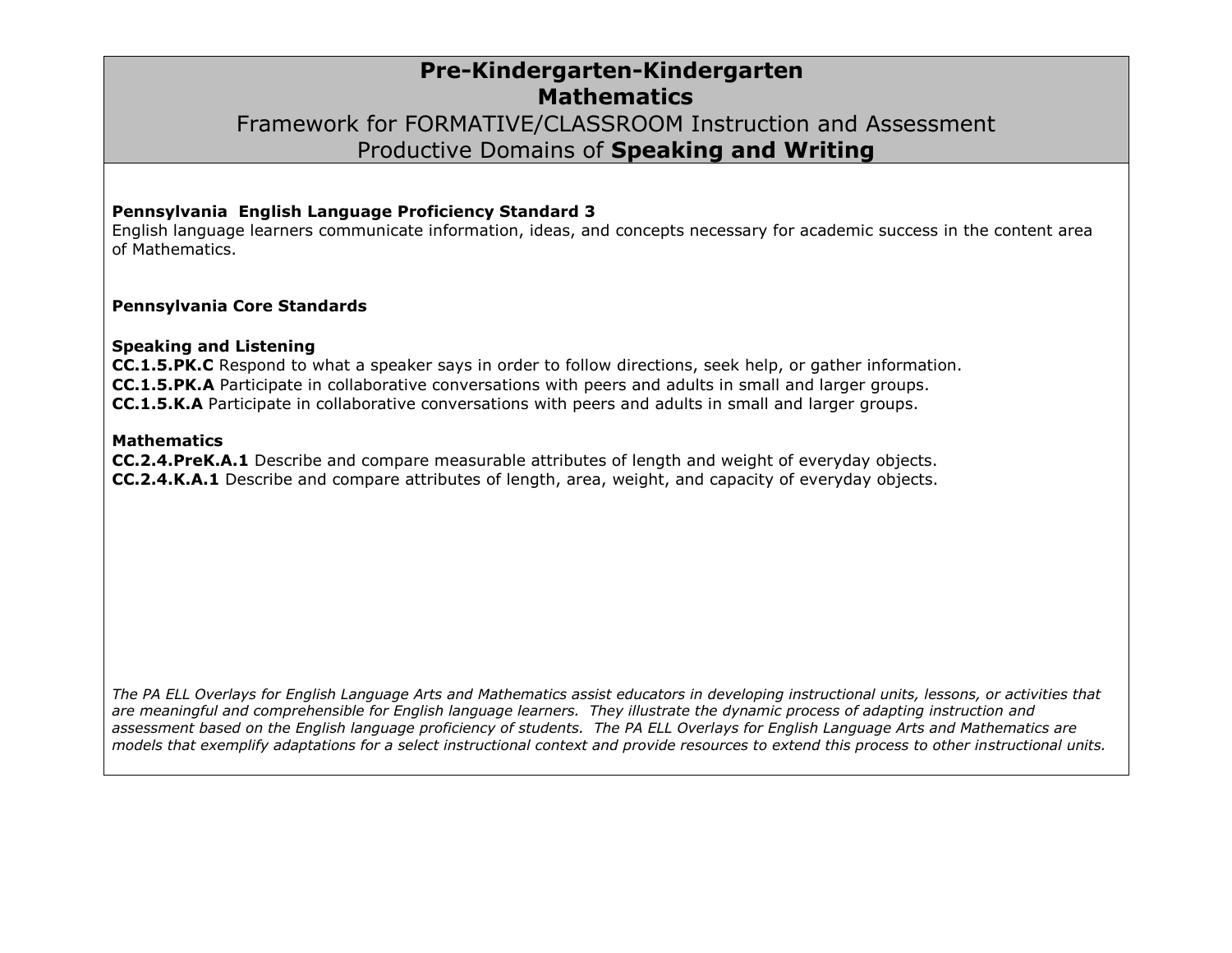# **Speaking Model Performance Indicator (MPI)**

**Classroom Context:** Analyze measurable attributes of objects.

**Cognitive Function:** Students at all levels of English proficiency will ANALYZE measurable attributes of objects.

| <b>Concepts</b>           | <b>Competencies</b>                                                                                                                                                                                                                                                                                                                                                                                                                                                   | <b>Vocabulary</b><br>and Topic<br><b>Related</b><br>Language                                                                                                                                                                                                          | <b>Proficiency</b><br>Level 1<br><b>Entering</b>                                                                                                                                                           | <b>Proficiency</b><br>Level 2<br><b>Emerging</b>                                       | <b>Proficiency</b><br>Level 3<br><b>Developing</b>                   | <b>Proficiency</b><br>Level 4<br><b>Expanding</b>                        | <b>Proficiency</b><br>Level 5<br><b>Bridging</b>                                              |
|---------------------------|-----------------------------------------------------------------------------------------------------------------------------------------------------------------------------------------------------------------------------------------------------------------------------------------------------------------------------------------------------------------------------------------------------------------------------------------------------------------------|-----------------------------------------------------------------------------------------------------------------------------------------------------------------------------------------------------------------------------------------------------------------------|------------------------------------------------------------------------------------------------------------------------------------------------------------------------------------------------------------|----------------------------------------------------------------------------------------|----------------------------------------------------------------------|--------------------------------------------------------------------------|-----------------------------------------------------------------------------------------------|
| Measureable<br>attributes | Describe<br>measurable<br>attributes of<br>objects, such as<br>length and<br>weight. Sort and<br>order by one<br>attribute.<br>Compare two<br>objects with a<br>measureable<br>attribute in<br>common and<br>describe the<br>difference.<br>Describe several<br>measurable<br>attributes of a<br>single object.<br>Use ordinal<br>number words to<br>describe the<br>position of<br>objects (first,<br>second, last).<br>Practice using<br>measurement<br>vocabulary. | Bigger (than)<br>Heavier<br>Length<br>Longer<br>Measure<br>Shorter<br>Side<br>Smaller<br>Taller<br>Both $\ldots$<br>Just like<br>One has $\ldots$ ,<br>but the other<br>doesn't.<br>Not as as .<br>$\sim$ $\sim$<br>These<br>those $\ldots$<br>First, second,<br>last | Indicate<br>attributes of<br>objects using<br>gestures and<br>words following<br>explicit,<br>repeated<br>examples, as<br>modeled and<br>monitored by<br>the teacher<br>with ample<br>student<br>practice. | Describe<br>attributes of<br>objects using<br>gestures and<br>words with a<br>partner. | Describe in<br>detail<br>attributes of<br>objects with a<br>partner. | Compare<br>attributes of<br>objects using<br>visuals in small<br>groups. | Specify<br>similarities and<br>differences of<br>attributes of<br>objects in<br>small groups. |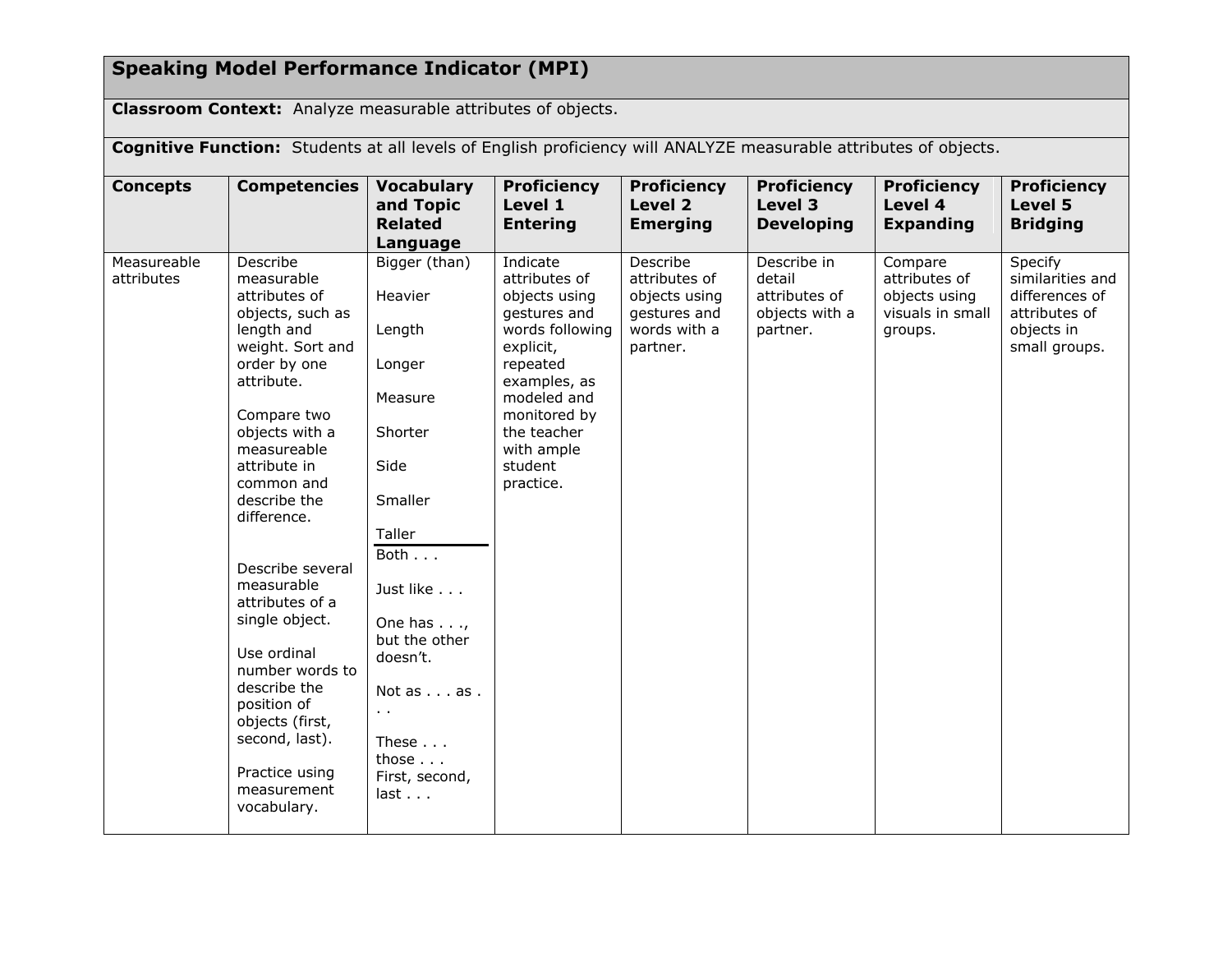# **Writing Model Performance Indicator (MPI)**

**Classroom Context:** Analyze measurable attributes of objects.

**Cognitive Function:** Students at all levels of English proficiency will ANALYZE measurable attributes of objects.

| <b>Concepts</b>           | <b>Competencies</b>                                                                                                                                                                                                                                                                                                                                                                                                                                                   | <b>Vocabulary</b><br>and Topic<br><b>Related</b><br>Language                                                                                                                                                                                                      | <b>Proficiency</b><br>Level 1<br><b>Entering</b>                                                                                                              | <b>Proficiency</b><br>Level 2<br><b>Emerging</b>                                                                                                     | <b>Proficiency</b><br>Level 3<br><b>Developing</b>                                                                                         | <b>Proficiency</b><br>Level 4<br><b>Expanding</b>                                                                                       | <b>Proficiency</b><br>Level 5<br><b>Bridging</b>                                                                       |
|---------------------------|-----------------------------------------------------------------------------------------------------------------------------------------------------------------------------------------------------------------------------------------------------------------------------------------------------------------------------------------------------------------------------------------------------------------------------------------------------------------------|-------------------------------------------------------------------------------------------------------------------------------------------------------------------------------------------------------------------------------------------------------------------|---------------------------------------------------------------------------------------------------------------------------------------------------------------|------------------------------------------------------------------------------------------------------------------------------------------------------|--------------------------------------------------------------------------------------------------------------------------------------------|-----------------------------------------------------------------------------------------------------------------------------------------|------------------------------------------------------------------------------------------------------------------------|
| Measureable<br>attributes | Describe<br>measurable<br>attributes of<br>objects, such as<br>length and<br>weight. Sort and<br>order by one<br>attribute.<br>Compare two<br>objects with a<br>measureable<br>attribute in<br>common and<br>describe the<br>difference.<br>Describe several<br>measurable<br>attributes of a<br>single object.<br>Use ordinal<br>number words to<br>describe the<br>position of<br>objects (first,<br>second, last).<br>Practice using<br>measurement<br>vocabulary. | Bigger (than)<br>Heavier<br>Length<br>Longer<br>Measure<br>Shorter<br>Side<br>Smaller<br>Taller<br>Both<br>Just like<br>One has $\ldots$<br>but the other<br>doesn't.<br>Not as as .<br>$\sim$<br>These $\ldots$<br>those $\ldots$<br>First, second,<br>$last.$ . | Circle or<br>underline<br>single<br>measurable<br>attributes of<br>objects<br>following<br>explicit<br>repeated<br>examples, as<br>modeled by the<br>teacher. | Identify objects<br>according to<br>measurable<br>attributes by<br>placing<br>pictures on a<br>graphic<br>organizer as<br>modeled by the<br>teacher. | Describe real<br>objects<br>according to<br>measurable<br>attributes by<br>copying words<br>using graphic<br>organizers with<br>a partner. | Compare<br>visually<br>supported<br>measurable<br>attributes of<br>objects using<br>invented<br>spelling and a<br>graphic<br>organizer. | Illustrate<br>measurable<br>attributes of<br>objects using<br>details and<br>descriptive<br>words from a<br>word bank. |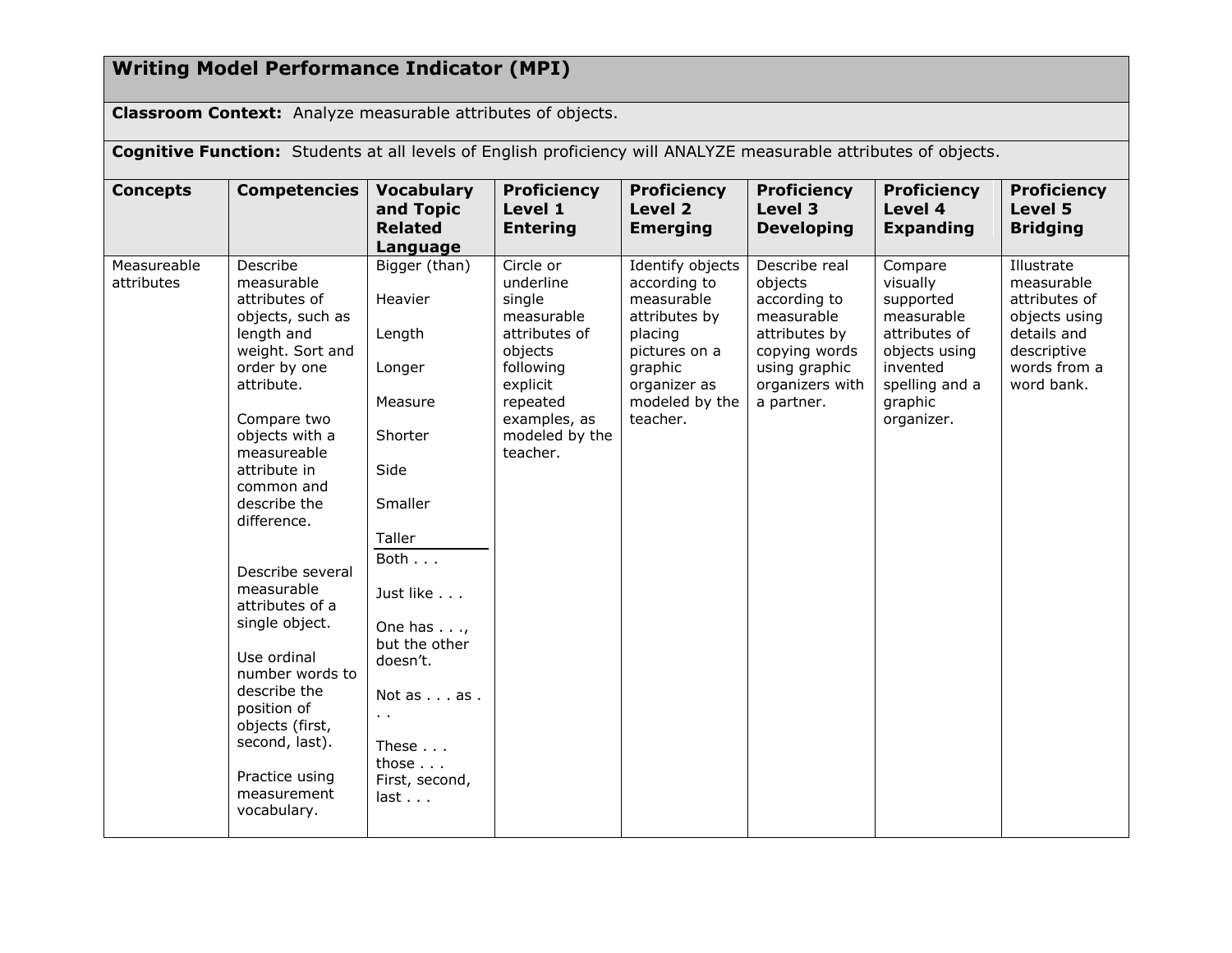**Building Productive Model Performance Indicators (MPI)** to differentiate and scaffold instruction per English language proficiency level by adjusting the *language function* and *support.*

### **Classroom Context:**

**Cognitive Function:** Students at all levels of English proficiency will

| <b>Concepts</b> | <b>Competencies</b> | <b>Vocabulary</b><br>and Topic<br><b>Related</b><br>Language | <b>Proficiency</b><br>Level 1<br><b>Entering</b> | <b>Proficiency</b><br>Level 2<br><b>Emerging</b> | <b>Proficiency</b><br>Level 3<br><b>Developing</b>                                                                                                                                                                                              | <b>Proficiency</b><br>Level 4<br><b>Expanding</b> | <b>Proficiency</b><br>Level 5<br><b>Bridging</b> |
|-----------------|---------------------|--------------------------------------------------------------|--------------------------------------------------|--------------------------------------------------|-------------------------------------------------------------------------------------------------------------------------------------------------------------------------------------------------------------------------------------------------|---------------------------------------------------|--------------------------------------------------|
|                 |                     |                                                              | proficiency level 1 to level 5)                  |                                                  | Language Function (differentiated measurable expectations of student<br>language use increasing in complexity and amount from English language                                                                                                  |                                                   |                                                  |
|                 |                     |                                                              | Identify<br>Answer                               | Answer<br>either/or<br>questions                 | Sequence<br>steps                                                                                                                                                                                                                               | Develop<br>Predict                                | Revise<br>Draw                                   |
|                 |                     |                                                              | yes/no<br>questions                              | Restate                                          | Compare<br>Draw                                                                                                                                                                                                                                 | Summarize                                         | conclusions<br>Create                            |
|                 |                     |                                                              | Repeat<br>Name                                   | Describe                                         | Retell                                                                                                                                                                                                                                          |                                                   |                                                  |
|                 |                     |                                                              |                                                  |                                                  |                                                                                                                                                                                                                                                 |                                                   |                                                  |
|                 |                     |                                                              |                                                  |                                                  | <b>Content Stem</b> (selected focus of grade-level curriculum for all students<br>remains constant across all English language proficiency levels)                                                                                              |                                                   |                                                  |
|                 |                     |                                                              |                                                  |                                                  |                                                                                                                                                                                                                                                 |                                                   |                                                  |
|                 |                     |                                                              |                                                  |                                                  | <b>Instructional Support</b> (scaffolds to accompany explicit instruction with<br>multiple opportunities for student response and feedback decreasing in degree<br>from English language proficiency level 1 to level 5. "I do, We do, You do") |                                                   |                                                  |
|                 |                     |                                                              | Manipulative<br>materials                        | Manipulative<br>materials                        | Manipulative<br>materials                                                                                                                                                                                                                       | Manipulative<br>materials                         | Manipulative<br>materials                        |
|                 |                     |                                                              | Visual support                                   | Visual support                                   | Visual support                                                                                                                                                                                                                                  | Visual support                                    | Sentence<br><b>Frames</b>                        |
|                 |                     |                                                              | Realia                                           | Realia                                           | Realia                                                                                                                                                                                                                                          | Realia                                            | Graphic                                          |
|                 |                     |                                                              | Sentence<br>frames                               | Sentence<br>frame                                | Sentence<br>frame                                                                                                                                                                                                                               | Sentence<br>frame                                 | organizers                                       |
|                 |                     |                                                              |                                                  |                                                  |                                                                                                                                                                                                                                                 |                                                   | Word bank                                        |